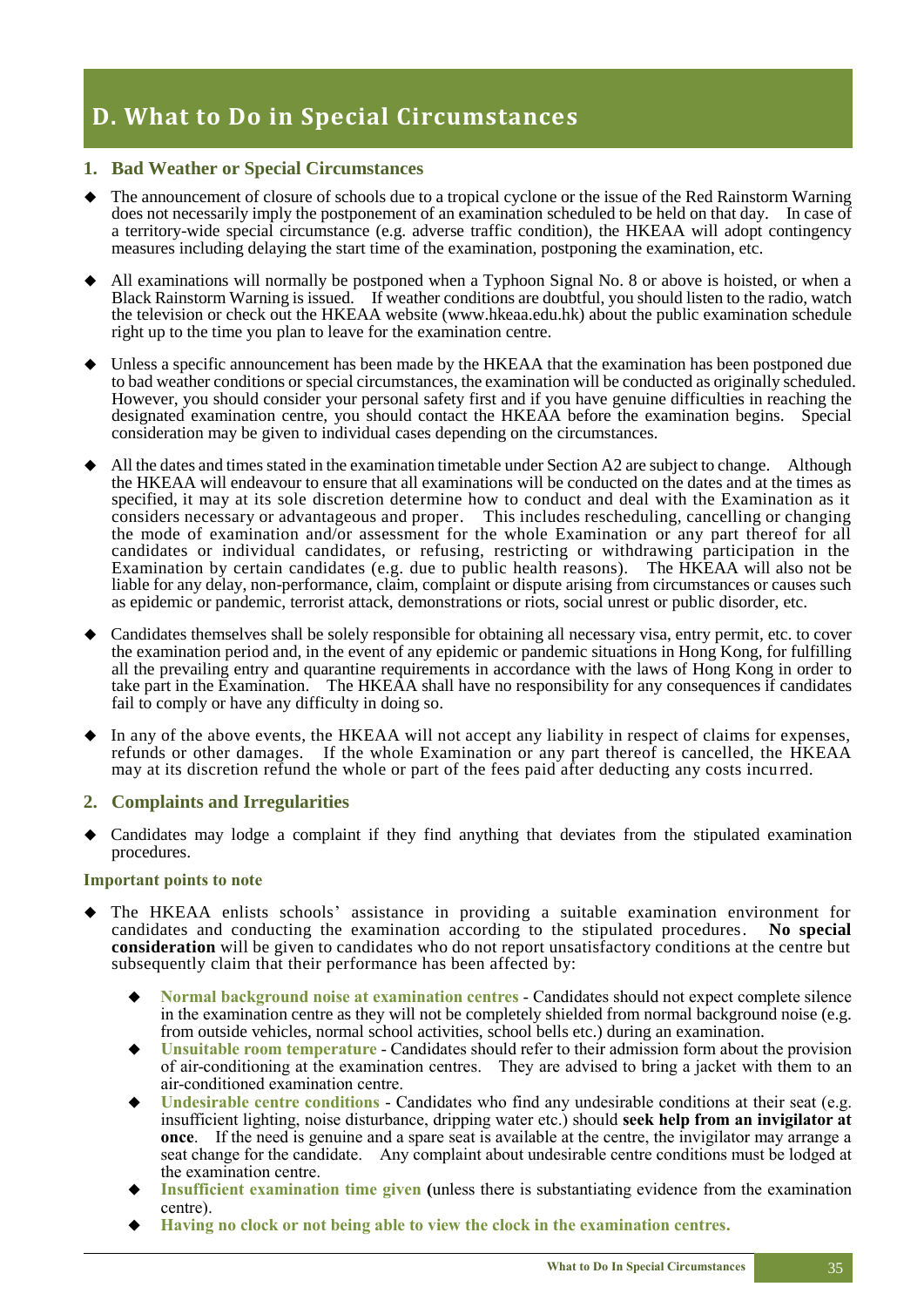For listening components of language subjects, complaints about poor reception under the following circumstances will **NOT be entertained:**

- **Reception problem Candidates who claim to have encountered reception problems but decide not** to go to the Special Room (applicable to centres using radio or IR System only) will not be given any compensation. Candidates who are dissatisfied with the reception of the listening component in the examination room should request to move to the Special Room. **Mark penalty will not be imposed for going to the Special Room due to reception problems.**
- **Possible interference by the radios or antennae** of other candidates in the listening component.
- **Mode of broadcast** Complaint about change of the mode of broadcast will **NOT** be entertained. As a contingency measure to address possible reception problems at the examination centre, the HKEAA might consider changing the mode of broadcast of an examination centre. An announcement would normally be made at the examination centre one day before the listening component of language subjects.

For Speaking examinations of language subjects, complaints about the following circumstances will **NOT be entertained:**

- ◆ **Mannerisms and facial expressions of oral examiners or other candidates** in a speaking examination are not regarded as an examination irregularity or deviation from stipulated examination procedures.
- ◆ **Domination/interruption by other candidates in the same group or interruption by the oral examiners in the group discussion when normal procedures are being followed** in a speaking examination – Examination procedures are in place to allow all candidates a fair chance to participate in the group interaction. In this regard, examiners will take appropriate action if they feel that any candidate is dominating/interrupting the group interaction. The marking of dominating candidates will also be handled appropriately.

#### **3. How to Lodge a Complaint**

- Candidates may lodge a complaint with the Centre Supervisor at the examination centre and request him/her to report it to the HKEAA. The complainants and other candidates concerned will be required to fill in a report after the examination session has ended. Alternatively, they may make use of the **specified electronic form on the HKEAA website** (www.hkeaa.edu.hk → HKDSE → Examination Administration → Report on Examination Irregularities) or **write** directly to the Manager (DSE), School Examinations and Assessment Division of the HKEAA by post, fax or email **within 7 calendar days** after the date of the examination, except for complaints about the examination centre environment and reception in the listening component which must be made on the spot (see the point below). **Complaints lodged beyond the deadline will NOT be accepted.** The HKEAA will inform candidates of the follow-up actions within 5 working days upon receipt of their complaints.
- Complaints about the **examination centre environment** (e.g. insufficient lighting, loud noise disturbance etc.) and **reception in the listening component** must be made with the Centre Supervisor/invigilator at the examination centre. Candidates should provide specific information about the undesirable condition(s) encountered (e.g. time and duration of the noise/disturbance) before they leave the examination centre. Subsequent complaints of performance being affected by undesirable centre conditions or reception problems after the examination will **NOT** be entertained.
- When lodging a complaint, candidates must provide their name, candidate number, examination centre, date of the examination, subject/paper sat for and other specific information relating to the cause of complaint.
- Anonymous complaints will **NOT** be entertained.

#### **Complaint handling procedures**

- All complaints are dealt with by a Standing Committee of the HKEAA which is chaired by the Director Public Examinations and comprising staff who are experienced in examination procedures and operations. (**Note**: Members of the Committee must not be personally involved in the cases under complaint.)
- All letters/reports from schools, candidates and examination centres on examination irregularities, such as candidates' complaints, disobeying instructions, falling ill during an examination or noise disturbance, are dealt with by the Standing Committee.
- The Standing Committee meets on a regular basis during the examination period and investigates cases with substantiated evidence. Depending on the nature and circumstances of individual cases, the Committee will also contact the Centre Supervisors, invigilators, Oral Examiners, Waiting Room Supervisors and/or other candidates present in the same centre (as appropriate) in the process of investigation. The Committee may also check the video recordings of the examination, review the candidates' scripts and perform statistical analyses in relation to the cases as appropriate.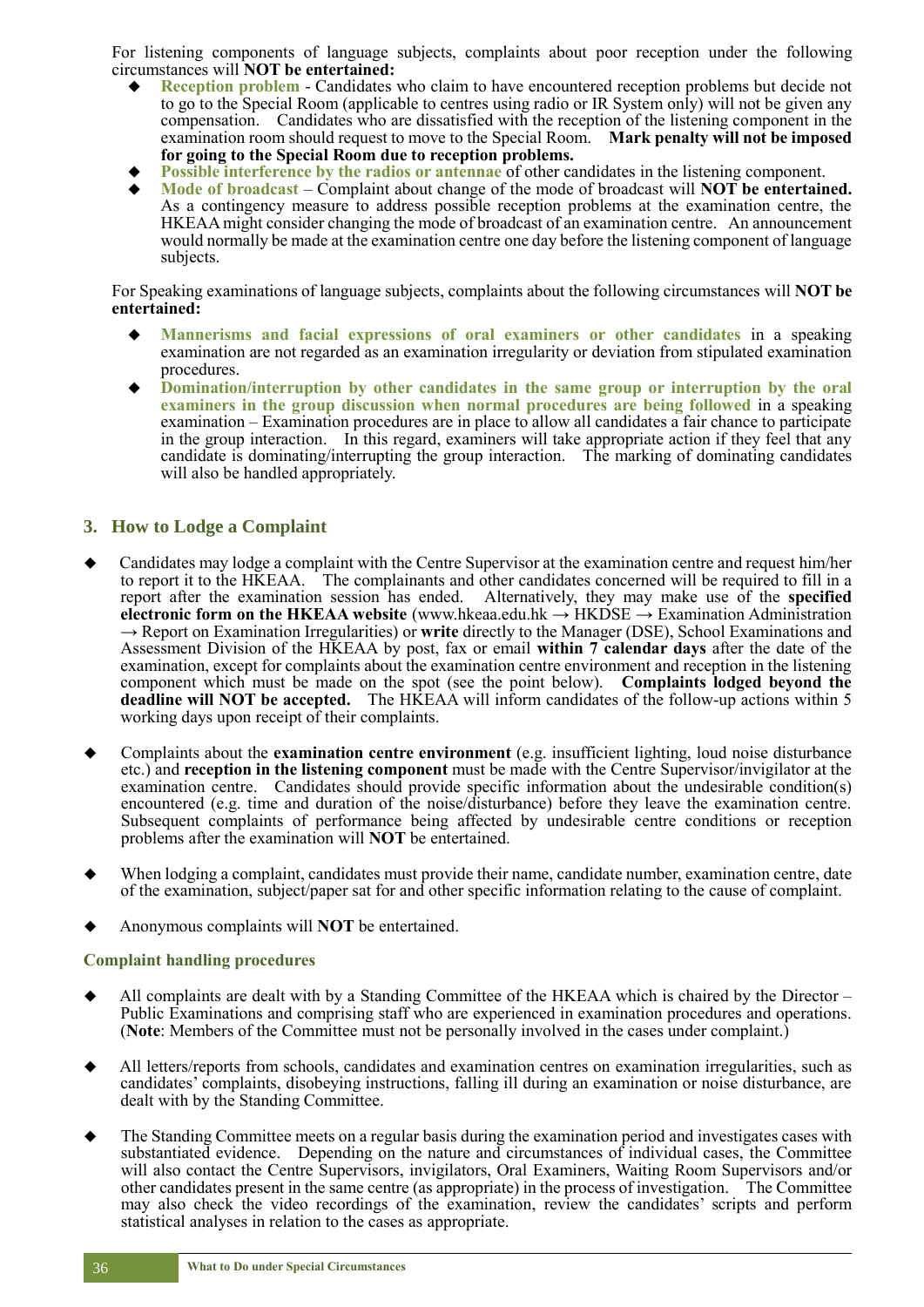- Where there is strong evidence that a candidate's performance in an examination is significantly affected by incidents, for example, loud noise, poor lighting or other environmental conditions, inappropriate conduct by centre staff, or sudden illness or injury which could not be resolved on the spot after reporting the case to invigilators, slight upward mark adjustments may be applied.
- Where a candidate's performance in a speaking examination is adversely affected by procedural, technical or human errors, or where the unsatisfactory quality of the recording makes it impossible to remark the candidate's performance, the candidate concerned may be offered an option to re-sit the speaking examination at a rescheduled time in order to provide a replacement mark since mark adjustment is not applicable to speaking examinations.
- For straightforward cases, the Committee will take action in accordance with the guidelines laid down by the Public Examinations Board (PEB) and inform candidates concerned of the outcome before the release of examination results. Candidates who do not agree with the Committee's conclusion on their cases should provide new/additional evidence and **write to the HKEAA within 5 calendar days** upon the issue of the notification. The Committee will reconsider the cases based on the new/additional evidence provided, as appropriate, and make recommendations on these cases to the PEB for consideration/decision.
- For more complicated cases involving imposition of sanctions or special consideration, the Committee will compile reports with recommendations for consideration by the PEB. The PEB will examine the reports carefully and make a decision on the cases. The decision of the PEB will be conveyed to the candidates concerned on the date of release of examination results.

|                  | The <b>Public Examinations Board</b> consists of 16 members. Its composition is as follows:                                                                                                                                                                                                                              |
|------------------|--------------------------------------------------------------------------------------------------------------------------------------------------------------------------------------------------------------------------------------------------------------------------------------------------------------------------|
| G<br><b>Note</b> | Members appointed by the Authority Council (the highest authority in the HKEAA):<br>(1)<br>The Deputy Chairman of the HKEAA Council (Chairperson);<br>• 6 tertiary sector members;<br>• 1 EDB member of the Council or his/her representative;<br>• 3 secondary school principals; and<br>• 3 secondary school teachers. |
|                  | Ex-officio members:<br>(2)<br>• Director – Public Examinations of the HKEAA (Deputy Chairman)<br>• Secretary General of the HKEAA                                                                                                                                                                                        |

## **Appeal against the PEB's decision**

Candidates who are not satisfied with the PEB's decision and have valid reasons or new/additional evidence to substantiate their claim may apply for appeal review **within 5 calendar days after the release of examination results**. Any requests for appeal review will be dealt with by the independent Appeal Review Committee (see **Section F, Part 4**).

## **4. Illness during an Examination**

Except for Speaking examinations in which rescheduling is accepted within 3 working days after the original date of examination**, no supplementary examination** will be arranged for written or practical papers. Help may be given in the case of serious illness. The main categories are as follows:

#### **Hospitalised Candidates**

- If a candidate is hospitalised, he/she may apply to take the examination in the hospital, provided that • the doctor certifies that the candidate is fit to take the examination;
	- the candidate or his/her representative can submit the application together with the letter of authorisation and other necessary documents at least one working day (Monday to Friday during office hours (excluding Public Holidays)) before the examination. For example, applications for examinations falling on Monday must be submitted no later than the last working day of the preceding week.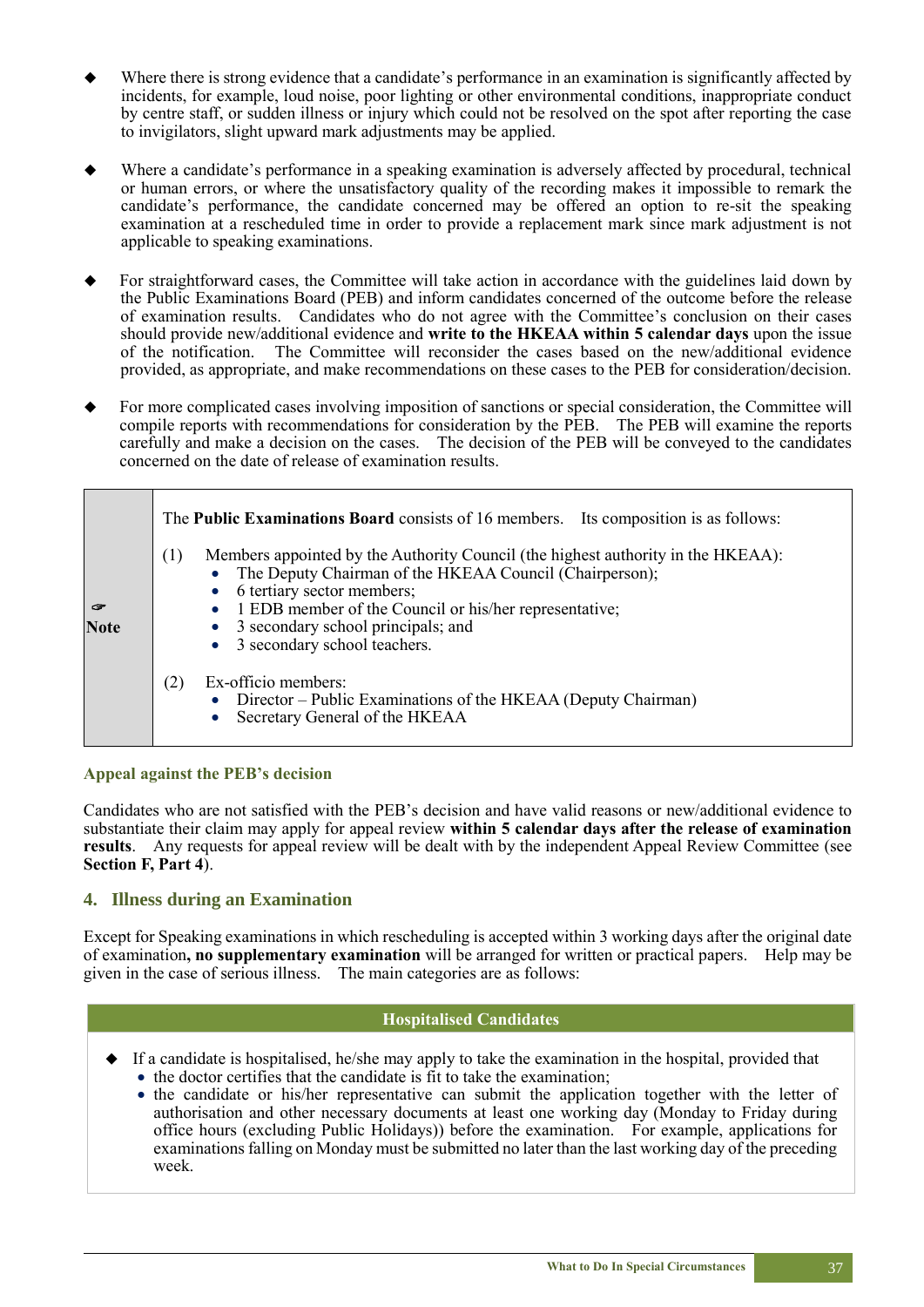- If a candidate is seriously ill and unable to sit the examination or if a candidate is undergoing mandatory quarantine or awaiting test results of COVID-19 compulsory testing on the day of examination, the HKEAA may consider
	- (1) giving an assessed mark on the part of a subject the candidate was absent from, based on the remaining parts/paper(s) that were sat in the same year (only applicable where a candidate **was able to sit at least one written paper** for the subject concerned); or

*(Note: For assessment of subject level on medical grounds or due to special circumstances, a limit will be applied to the difference between the subject level before and after assessment, depending on the weighting of the part assessed to the whole subject based on the relevant syllabus/assessment framework*.)

- (2) giving an assessed subject result if the assessment method in (1) is not possible. The assessed subject levels are based on a comparison between the candidate's academic records in school and those of his/her classmates as well as on his/her classmates' HKDSE results in the subject(s) concerned. Such assessed subject levels are:
	- given only to school candidates whose applications are supported by the school principal, and
	- confined to Levels 1, 2, 3 and 4 for HKDSE Category A core subjects and Levels 2, 3 and 4 for Category A elective subjects (no assessed subject level will be given if the assessed level is below the above lowest level).

*(Note: In view of special circumstances resulting from the COVID-19 pandemic, the Public Examinations Board has approved that the assessed subject result may be awarded to Level 5 in the 2022 HKDSE.)*

The assessed subject level(s) will be annotated on the certificate of the candidate concerned.

Application procedures:

- Candidates concerned must make sure that **a telephone call** is made to the School Examinations and Assessment Division **before the examination** takes place. They should immediately consult a registered medical practitioner and be able to produce the original copy of the medical certificates stating explicitly the illness and how long they are unfit to sit an examination.
- They must submit a written request **within 21 calendar days after the date of the examination** to the Secretary General of the HKEAA (a letter from the school principal supporting the request is required in the case of school candidates). The applications must be accompanied by supporting evidence such as the original copy of the medical certificates.
- The school must provide the mock examination results of the candidate concerned and certify that the candidate has completed the S6 curriculum. If fewer than 10 students took the mock examination or the public examination of the subject concerned, the school should provide a copy of the question papers and the answer scripts of the candidate concerned to the HKEAA for processing.
- Candidates sitting the Category C subject examinations should refer to the 'Instructions to Candidates' of Category C subjects (Other Languages) for the application procedures.
- If you have contracted a **highly contagious disease** (e.g. Measles, Chickenpox), or are under mandatory quarantine/awaiting test results of COVID-19 compulsory testing on the day of examination, you must **NOT** go to the examination centre. If you are eligible for an assessment of your subject result, you may apply to the HKEAA in accordance with the procedures mentioned above.
- If you fall ill in an examination centre and cannot continue with the examination, you should not assume that the Centre Supervisor will handle the matter for you. If you would like the HKEAA to give special consideration to your results, you must apply in writing **within 21 calendar days after the date of the examination**, together with the original copy of the relevant medical certificate. School candidates must also enclose a letter from the school principal supporting their applications. Late applications will **NOT** be accepted.